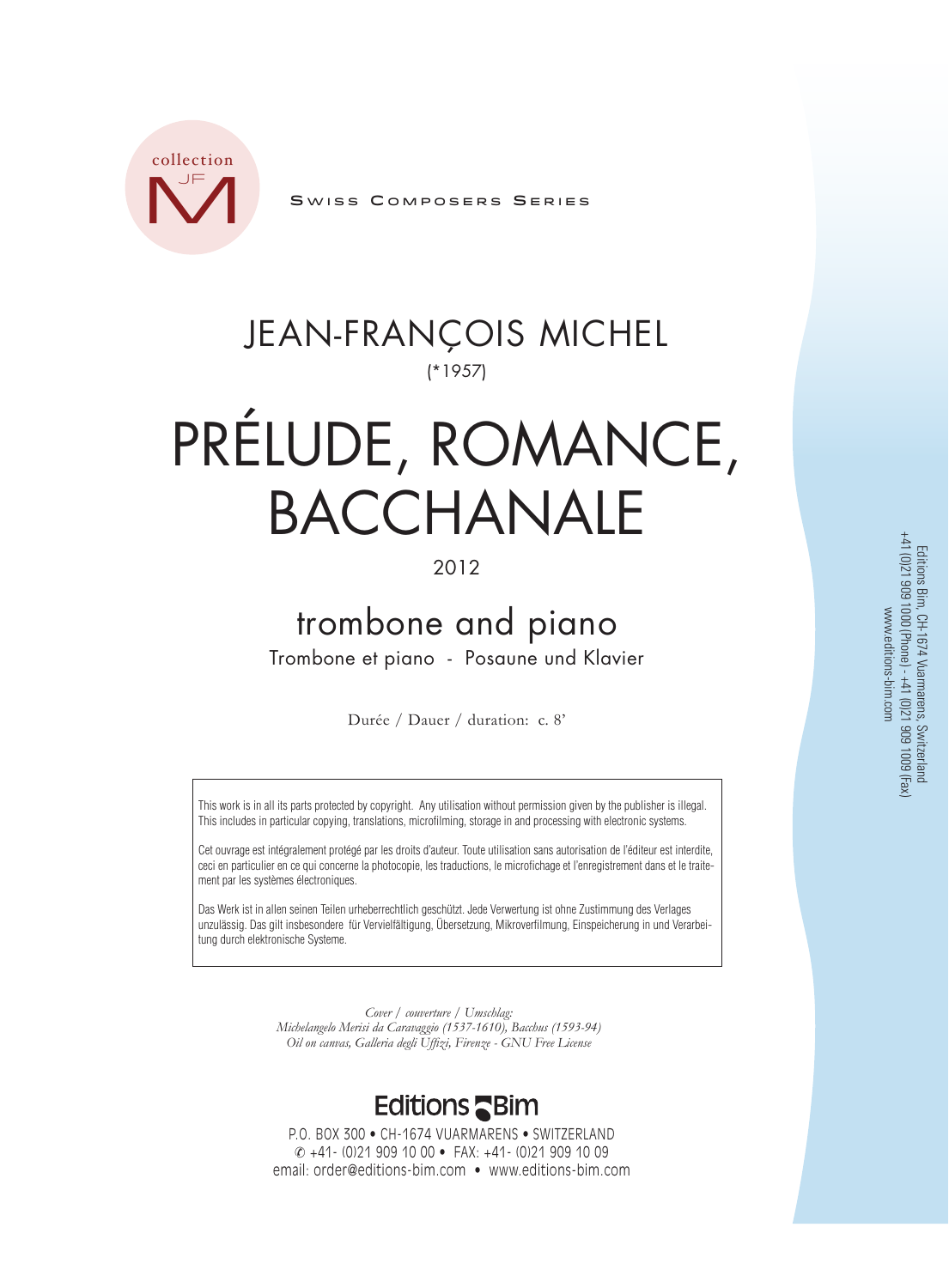#### L'oeuvre

*Prélude, Romance, Bacchanale*  pour trombone et piano est conçue en trois séquences musicales distinctes qui s'enchaînent. De niveau technique "moyen avancé", elles stimulent l'imagination, l'expression musicale et les connaissances stylistiques du soliste.

Le Prélude, solennel mais animé, relève d'une écriture harmonique verticale prononcée qui sublime la voix sobre et prenante du trombone.

La Romance exige du soliste un lyrisme délicat et un sens des couleurs sonores. Les trois quarts de la séquence sont joués avec une sourdine douce et commencent par des interventions cadentielles mouvantes (ritenutos, a tempo ou poco rubato), avant de trouver un rythme chaloupé et calme sur lequel s'élève la voix poétique du trombone ouvert, mais pianissimo. S'enchaîne alors brusquement la Bacchanale au fugato endiablé (toujours dans les nuances confidentielles leggiero), entrecoupée d'une partie bitonale. Ce n'est que sur les trente dernières mesures que les nuances s'amplifient jusqu'au fortissimo final.

La partie de piano, sobre et précise, correspond au même niveau de difficulté.

#### The work

*Prelude, Romance, Bacchanale* for trombone and piano is a work which Jean-François Michel conceived as three distinct consecutive musical sequences of "upper medium" difficulty. These sequences challenge and stimulate the soloist's imagination, musical expression and knowledge of musical style.

The Prelude, solemn but animated and related to strong vertical harmonic piano writing, sublimates the sober and captivating voice of the trombone and sense of sound colors. Three-quarters of the following Romance are played with a soft mute and begin with moving cadential interventions (ritenuto, a tempo, or poco rubato), before finding a calm swaying rhythm over which the open pianisssimo poetic voice of the trombone becomes prominent. Then the Baccanale follows suddenly with a frenzied fugato, still in the soft (confidential) leggiero sound, interrupted by a bitonal part. The dynamics grow only during the last thirty measures leading up to the final fortissimo.

The sober and precise piano part corresponds to the same (upper medium) level of difficulty.

#### Das Werk

P*relude, Romance, Bacchanale* für Posaune und Klavier liegt technisch in der "oberen Mittelstufe" und ist in drei verschiedenen, sich folgenden Sequenzen angelegt. Diese stimulieren des Solisten Fantasie, das musikalische Ausdrucksvermögen und die stilistischen Kenntnisse .

Im feierlich bewegten Prélude, mit streng senkrechter harmonischer Struktur am Klavier, wird die schlichte und packende Posaunenstimme sublimiert.

In der Romance wird feinfühliger Sinn für Lyrismus und Klangfarben verlangt. Drei Viertel dieser Sequenz werden mit sanftem (soft) Dämpfer gespielt; sie beginnt mit ergreifenden, kadenzartigen Passagen (ritenuto, a tempo oder poco rubato), bevor ein ruhig wiegender Rhythmus einsetzt, über welchem sich die poetische Stimme der offenen Posaune pianissimo erhebt. Unvermittelt folgt die Bacchanale mit einem teuflischen fugato (stets in vertraulich leiser leggiero Dynamik), das durch einen bitonalen Teil unterbrochen wird. Die Lautstärke steigt nur während der dreissig letzten Takte fortissimo bis zum Finale.

Die präzis unterstützende Klavierstimme entspricht demselben Schwierigkeitsgrad (obere Mittelstufe).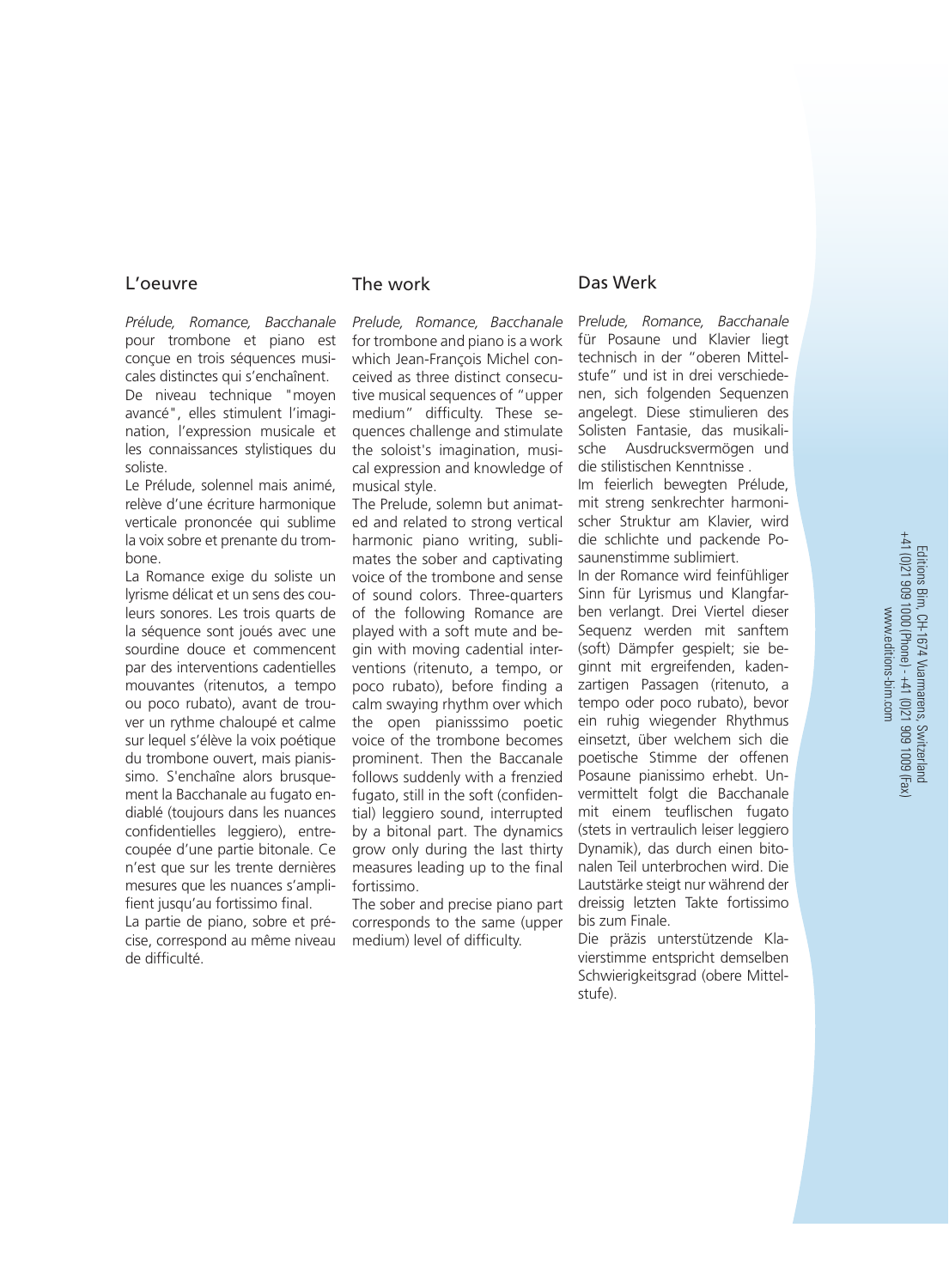Pour Alain Robiolio

### Prélude, romance, bacchanale

for trombone and piano (2013 --- c. 8 min.)

#### Jean-François MICHEL (\*1957)



**BIM TB86** 

© World copyright 2013 by EDITIONS BIM (Jean-Pierre Mathez), CH-1674 Vuarmarens / Switzerland TOUS DROITS RÉSERVÉS - ALLE RECHTE VORBEHALTEN - ALL RIGHTS RESERVED www.editions-bim.com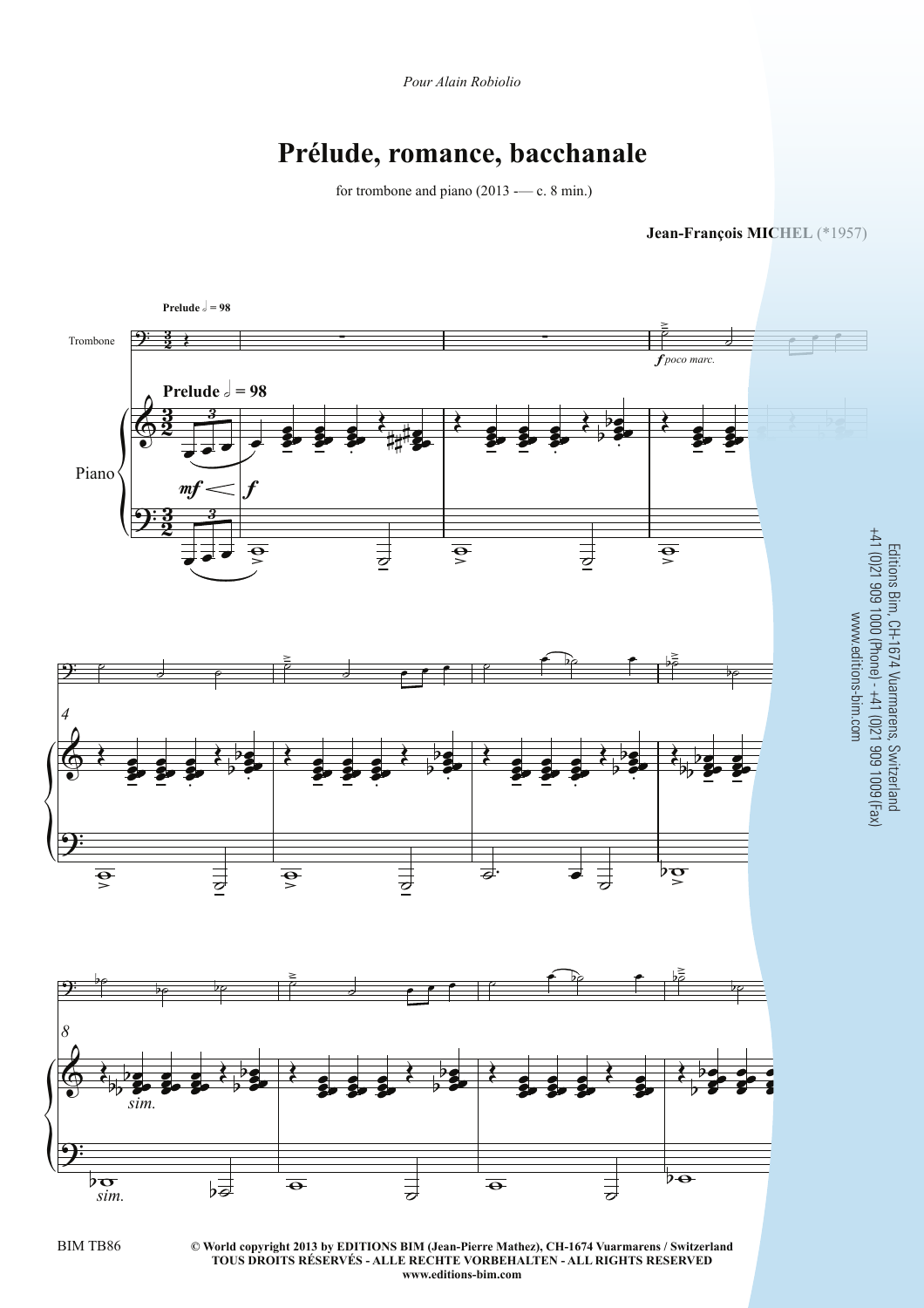







Unauthorized duplications are illegal - Les reproductions non-autorisées sont illicites - Unerlaubte Vervielfältigungen sind rechtswidrig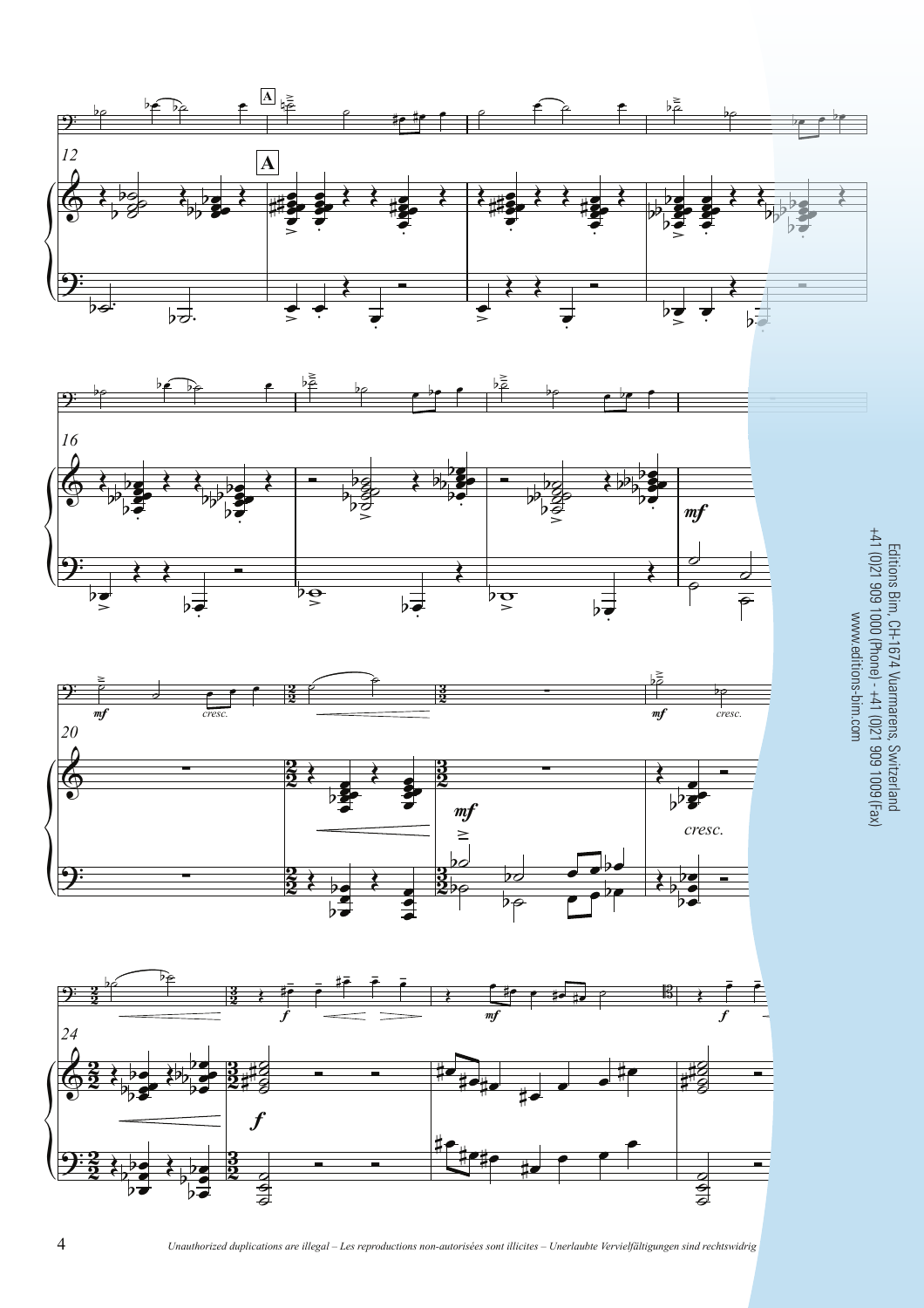

BIM TB86 *Unauthorized duplications are illegal – Les reproductions non-autorisées sont illicites – Unerlaubte Vervielfältigungen sind rechtswidrig* 7

Editions Bim, CH-1674 Vuarmarens, Switzerland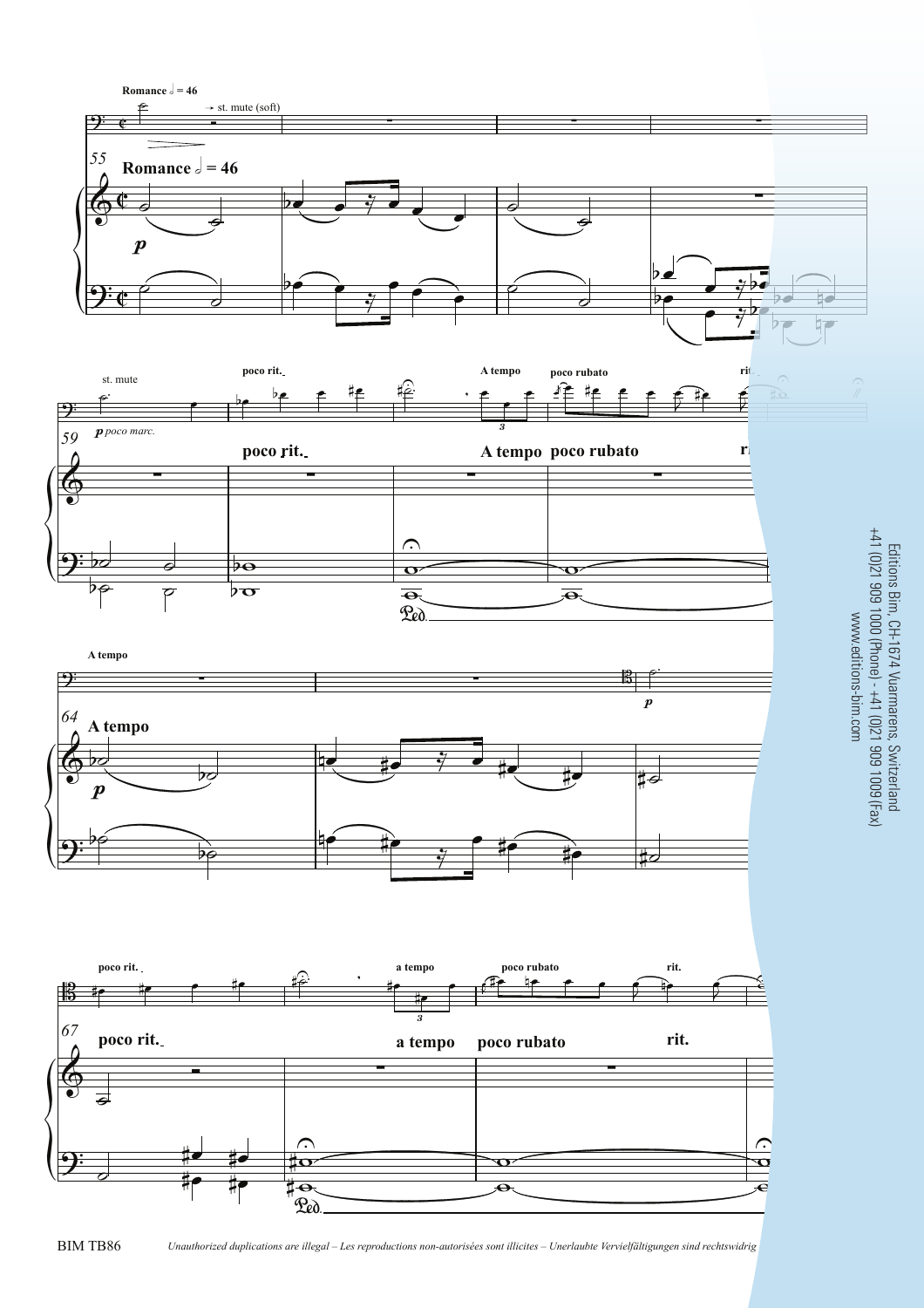

Editions Bim, CH-1674 Vuarmarens, Switzerland +41 (0)21 909 1000 (Phone) - +41 (0)21 909 1009 (Fax)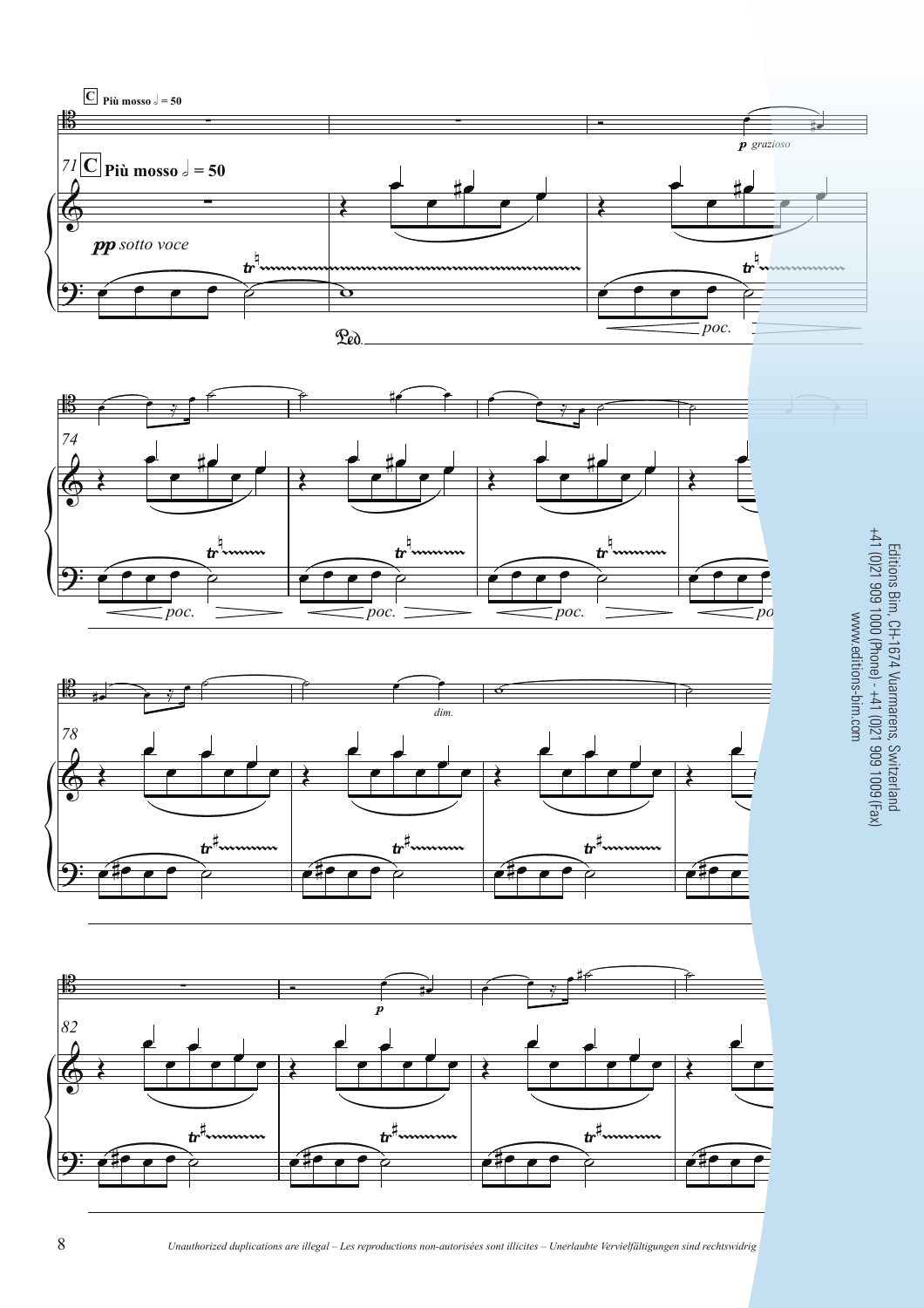







BIM TB86 *Unauthorized duplications are illegal – Les reproductions non-autorisées sont illicites – Unerlaubte Vervielfältigungen sind rechtswidrig* 11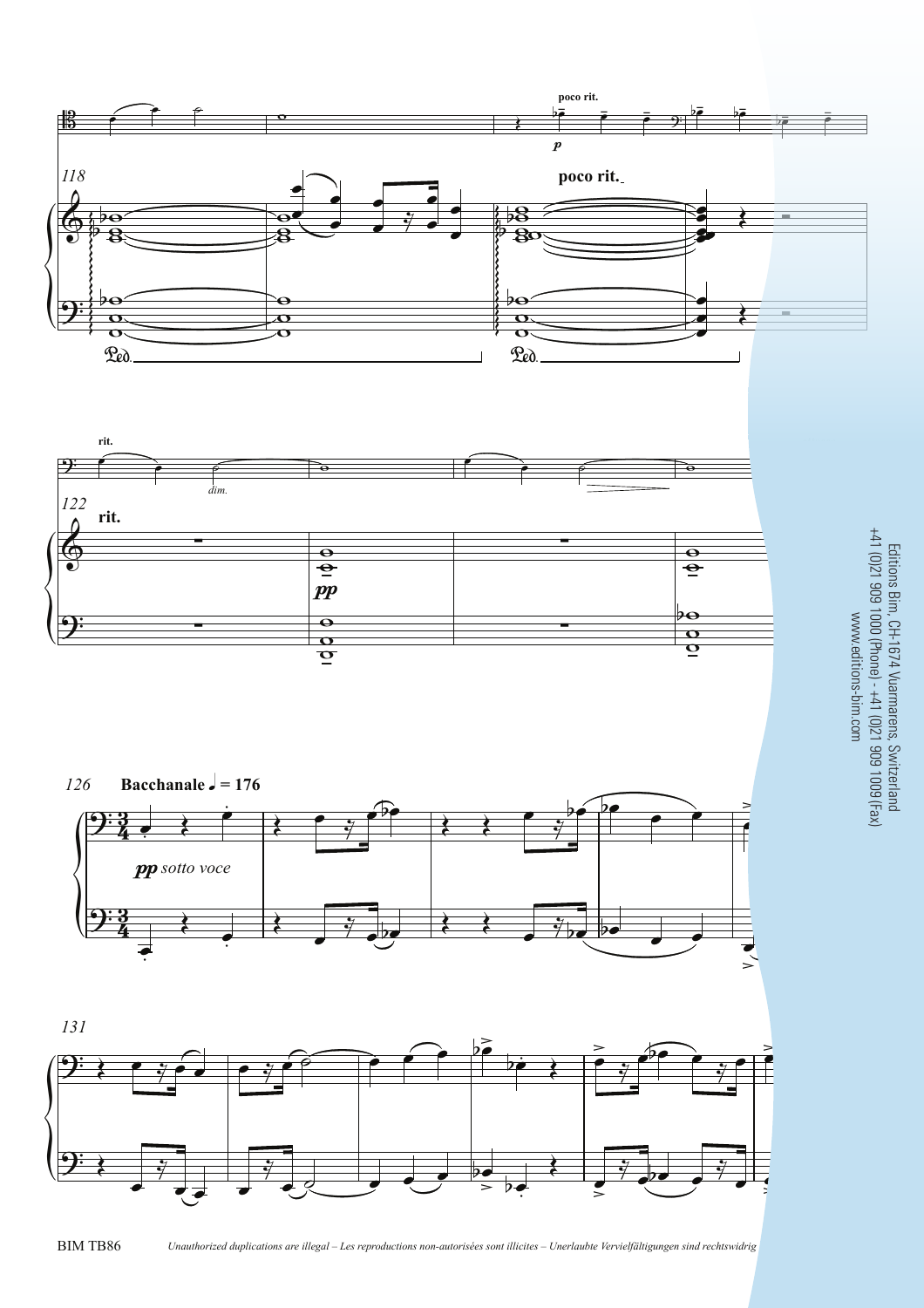







Editions Bim, CH-1674 Vuarmarens, Switzerland<br>+41 (0)21 909 1000 (Phone) - +41 (0)21 909 1009 (Fax)<br>www.editions-bim.com +41 (0)21 909 1000 (Phone) - +41 (0)21 909 1009 (Fax) Editions Bim, CH-1674 Vuarmarens, Switzerland www.editions-bim.com